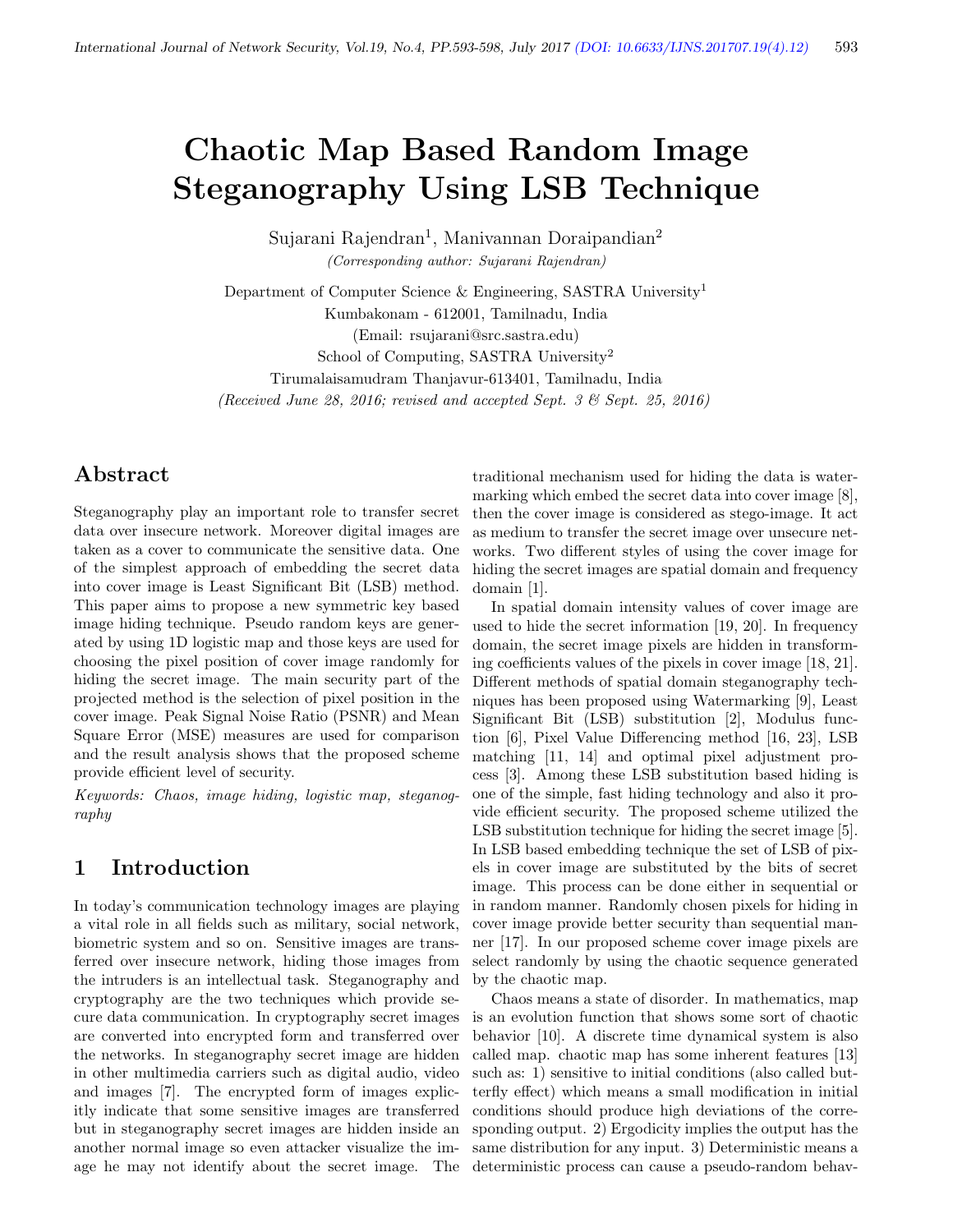

Figure 1: Randomness of 1D logistic map chaotic series (a)  $\alpha = 3.95$  and  $x_0 = 0.12$  (b) $\alpha = 3.85$  and  $x_0 = 0.25$ 

ior. 4) Structure complexity signifies a simple mathematical function has very high complexity. Different types of information hiding scheme has been proposed used chaotic sequence [13]. In our proposed scheme we have used One Dimentional (1D) logistic map for generating the chaotic sequence, which is used for selecting the pixel values randomly for hiding in cover image.

The remaining section of the paper is structured as follows: brief description of one dimensional logistic map has discussed on Section 2. Embedding algorithm proposed for hiding the secret image has illuminated in Section 3. Experimental result and result analysis are discoursed in Section 4. Conclusion of the paper declared in Section 5.

### 2 One Dimentional Logistic Map

It is the simplest form of chaotic system, which is developed by May [15]. Logistic map is described in Equation (1).

$$
X_n = \alpha_{X_n - 1}(1 - X_{n-1}).\tag{1}
$$

Here  $x_0$  is initial value and n value denotes the number of rounds. 1D logistic map generate chaotic sequences only if the  $\alpha$  value must be in the range of  $3.5 \leq \alpha \leq 4$  [22]. It produce chaotic sequences within the range [0, 1]. Chaotic sequences generated by a map is greatly sensitive to initial values, a small variation in these parameters will affect the extraction of secret image from cover image, because by using these chaotic sequence only, the position of pixels in cover image are chosen for embedding the bits of secret image. For illustration, the plot diagram for the chaotic sequence generated by 1D logistic map by using the values  $\alpha = 3.95$  and  $x_0 = 0.12$  is given in Figure 1(a). Tiny changes in the initial parameters of 1D logistic map provide different chaotic sequence, we changed the value of  $\alpha$  and  $x_0$  as 3.97 and 0.15 and the plot diagram of the chaotic sequence of the changed values are given in Figure 1(b). From the figure it is clear that the tiny changes in the initial values will greatly affect the values of chaotic series.

## 3 Proposed Image Hiding Technique

The overall view of the proposed steganography technique is shown in Figure 2.

#### 3.1 Embedding Process

Step by step procedure of the proposed steganography technique is illustrated below.

- Step 1: Select the secret image S and cover image C, size of C must be double the size of S.
- Step 2: Choose the initial value and system parameter value such as  $\alpha$  and  $x_0$  of 1D logistic map for generating the chaotic sequence.

$$
X = \{x_1, x_2, x_3, \cdots, x_n\}
$$

where  $n$  is the row or column size of cover image.

Step 3: Sort the generated chaotic sequence X as follows.

$$
[sx_i, ax_i] = sort(X_i), i = 1, 2, 3, \cdots, N,
$$

where  $sx$  is a new sorted sequence of  $X; ax$  is a new index value of the series X.

- Step 4: Convert the secret image and cover image in binary format. Binary images are represented as S'and  $C^{\prime}$ .
- Step 5: The binary value of secret image S'are divided into four separate two bits and each two bits are stored in separate two dimensional array S"which is equal to the size of the cover image.
- Step 6: Algorithm for embedding process is described as follows:

 $S^{u}$   $(M \times N)$  - Two bits representation of secret image;

 $C^{(M \times N)}$ - Eight bits representation of cover image, where M and N denotes rows and columns of the images.

For 
$$
i = 1
$$
: M\nFor  $j = 1$ : N\n $C^u(M \times N)$  = Replaced 2-LSB of cover image\n $C^v(M, ax_j)$  into  $S^u(M, N)$ \nEnd\nEnd

Step 7: Convert the binary format of cover image C" into 8-bit grayscale pixel value then C" is considered as stego-image.

Hence, secret image has embedded in to cover image and finally the stego-image is transferred to the receiver. Sender securely communicates the secret key and  $\alpha$  value to the receiver.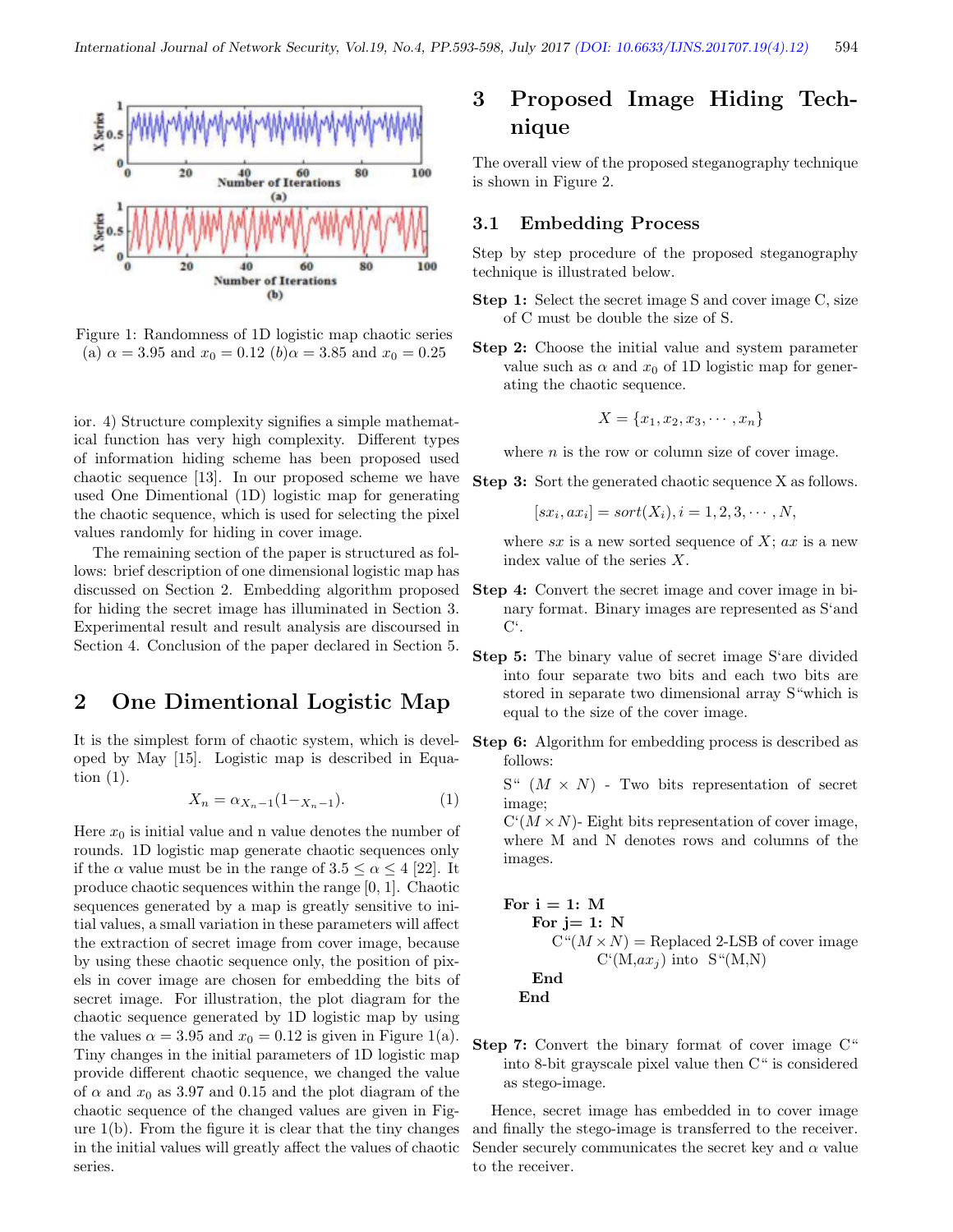

Figure 2: Overall block view of the proposed steganography algorithm

#### 3.2 Extraction Process

- Step 1: Generate the chaotic sequence using 1D logistic map and sort it by using the same procedure in embedding process. After sorting new index value (ax) is obtained, which is used for extracting the bits in random manner.
- Step 2: Convert the 8-bit pixel value of stego-image C" in to binary form C'.
- Step 3: Extraction of secret image from stego-image  $C(M \times N)$  M and N are rows and columns of stegoimage.
- Step 4: Extracting bits from stego-image.

```
For i = 1: M
 For j=1: N
    ES^{(M \times N)} = Extract 2 LSB from C^{(M,ax)}//ES = Extracted Stego-ImageEnd
End
```
- Step 5: Combining the four separate 2 bits in S'into 8 bit so  $ES^{(M\times N)}$  transferred in to  $ES^{(M\times J)}$ , where  $I = M/2$  and  $J = N/2$ .
- Step 6: Convert the 8-bit binary form Extracted secret image ES"into 8-bit pixel value and finally the secret image ES is extracted from the stego-image.

#### 3.3 Experimental Result and Discussion

The proposed technique performance has evaluated by using different experiments. Four images with (256x256) size are used as cover images shown in Figure 3. The secret images has used for hiding of size (128x128) are shown in Figure 4. For implementation MATLAB (R2013a) has used on Windows 8. Secret image embedded on the LSB of pixels in cover image, selection of pixels for hiding in cover image has done by using the chaotic sequence generated by the 1D logistic map. Peak Signal to noise ratio (PSNR) and MSE are the standard measures for finding the difference between the original cover image and the stego-image. High PSNR value represents that the cover image has small distortion after embedding. Low PSNR value indicates poor visual quality of the cover image. PSNR is defined in the following Equation (2).

$$
PSNR = 10log_{10}(\frac{255^2}{MSE}),
$$
\n(2)

where  $MSE = \frac{1}{M}$  $\frac{1}{M \times N} \sum_{i=1}^{N} \sum_{j=1}^{M} (C_{i,j} - S_{i,j})^2$ ; MSE stands for Mean Square Error; C represents the original cover image; S represents the Stego image.

Table 1 list the PSNR comparison of proposed technique with other proposed methods. For comparison Boat image has used as secret image and Table 2 shows the comparison of MSE with different proposed scheme, house image has taken as secret image for MSE comparison. Based on the result analysis given in Tables 1 and 2 the proposed technique has better visual quality and less distortion then other techniques.

Table 1: PSNR value of different cover images after hiding the Boat image

| Cover<br>image   | Basic<br>LSB<br>Hiding | Method<br>given in<br>Ref [12] | <b>PSO</b><br>Method<br>Ref[4] | Hide 4<br>MSB in<br>Ref[4] | $Pro-$<br>posed<br>Method |
|------------------|------------------------|--------------------------------|--------------------------------|----------------------------|---------------------------|
| Lena             | 35.40                  | 35.84                          | 36.29                          | 38.98                      | 44.53                     |
| Baboon.          | 35.61                  | 36.14                          | 36.64                          | 39.29                      | 44.54                     |
| Airplane         | 35.70                  | 36.08                          | 36.41                          | 39.19                      | 44.42                     |
| $E$ <i>laine</i> | 35.55                  | 36.02                          | 36.20                          | 39.36                      | 44.53                     |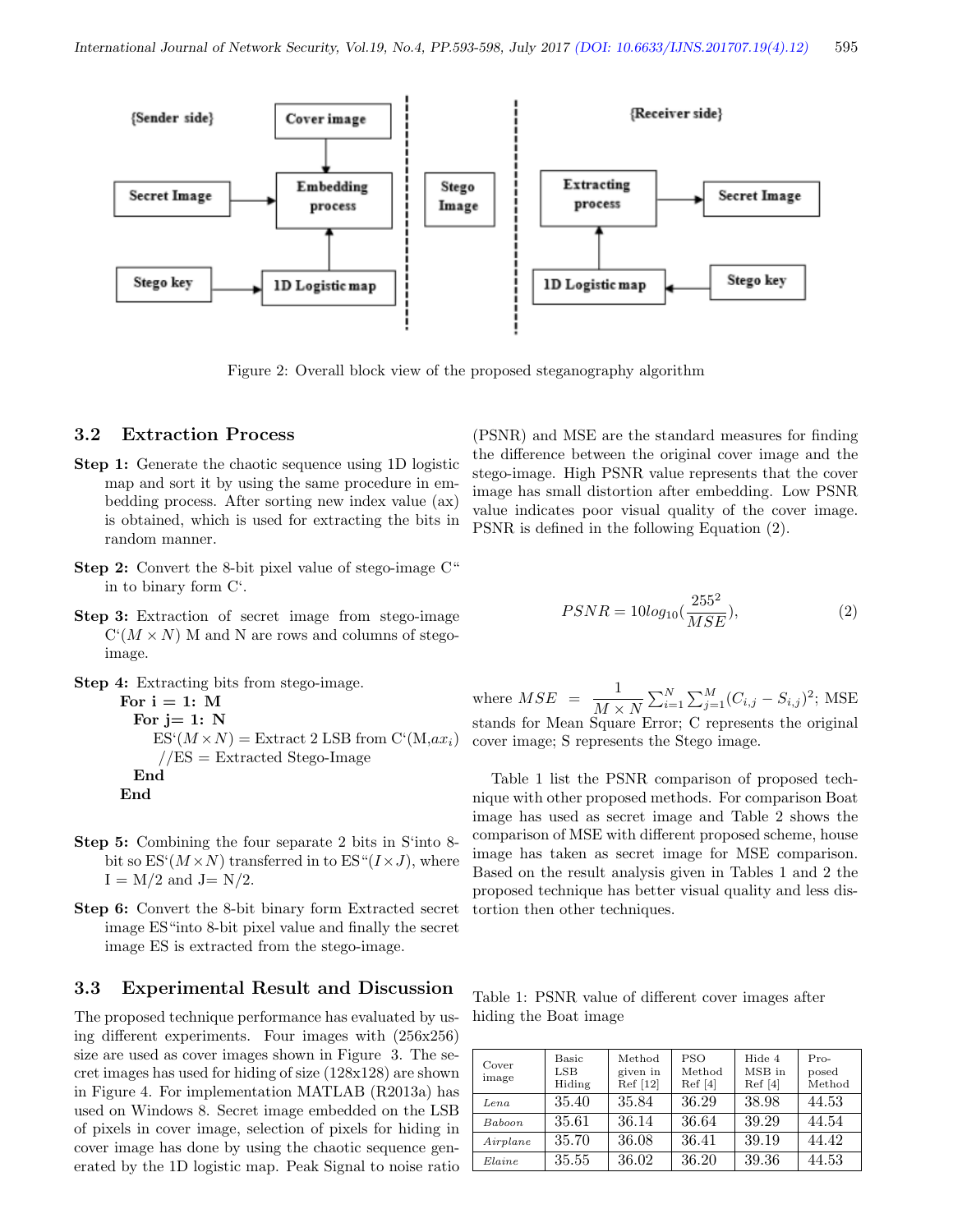

Figure 3: Standard 256 x 256 cover images (a) Lena (b) Baboon (c) airplane (d) Elaine



Figure 4: Standard 128 x 128 Secret images (a) Boat (b) House

Table 2: MSE value of different cover images after hiding the Boat image

| Cover<br>image | <b>Basic</b><br>$_{\rm{LSB}}$<br>Hiding | Method<br>given in<br>Ref [12] | <b>PSO</b><br>Method<br>Ref[4] | Hide 4<br>MSB in<br>Ref[4] | $Pro-$<br>posed<br>Method |
|----------------|-----------------------------------------|--------------------------------|--------------------------------|----------------------------|---------------------------|
| $_{Lena}$      | 18.36                                   | 17.01                          | 15.75                          | 10.85                      | 2.28                      |
| Baboon.        | 17.51                                   | 15.89                          | 14.59                          | 9.68                       | 2.28                      |
| Airplane       | 17.32                                   | 15.47                          | 14.42                          | 10.13                      | 2.34                      |
| Elaine         | 17.55                                   | 16.09                          | 15.73                          | 9.78                       | 2.28                      |

Figure 5 Illustrates the graph format result of the PSNR and MSE comparison of different cover images and with different existing proposed techniques, it depicts that the proposed steganography technique has better visual quality than other proposed scheme.

### 3.4 Histogram Analysis

Histogram shows the exact occurrence of each pixels in the image. High similarity between the cover image histogram and stego image histogram shows that a tiny distortion occurred after embedding the secret image into cover image  $[22]$ . Figure  $6(a)$  shows the histogram of cover image Lena and Figure 6(b) shows histogram after embedding the boat image into Lena image. As a result the proposed scheme fight against visual attack and statistical attack.





Figure 5: comparison chart (a) PSNR Values of Stego images(b) MSE values of Stego images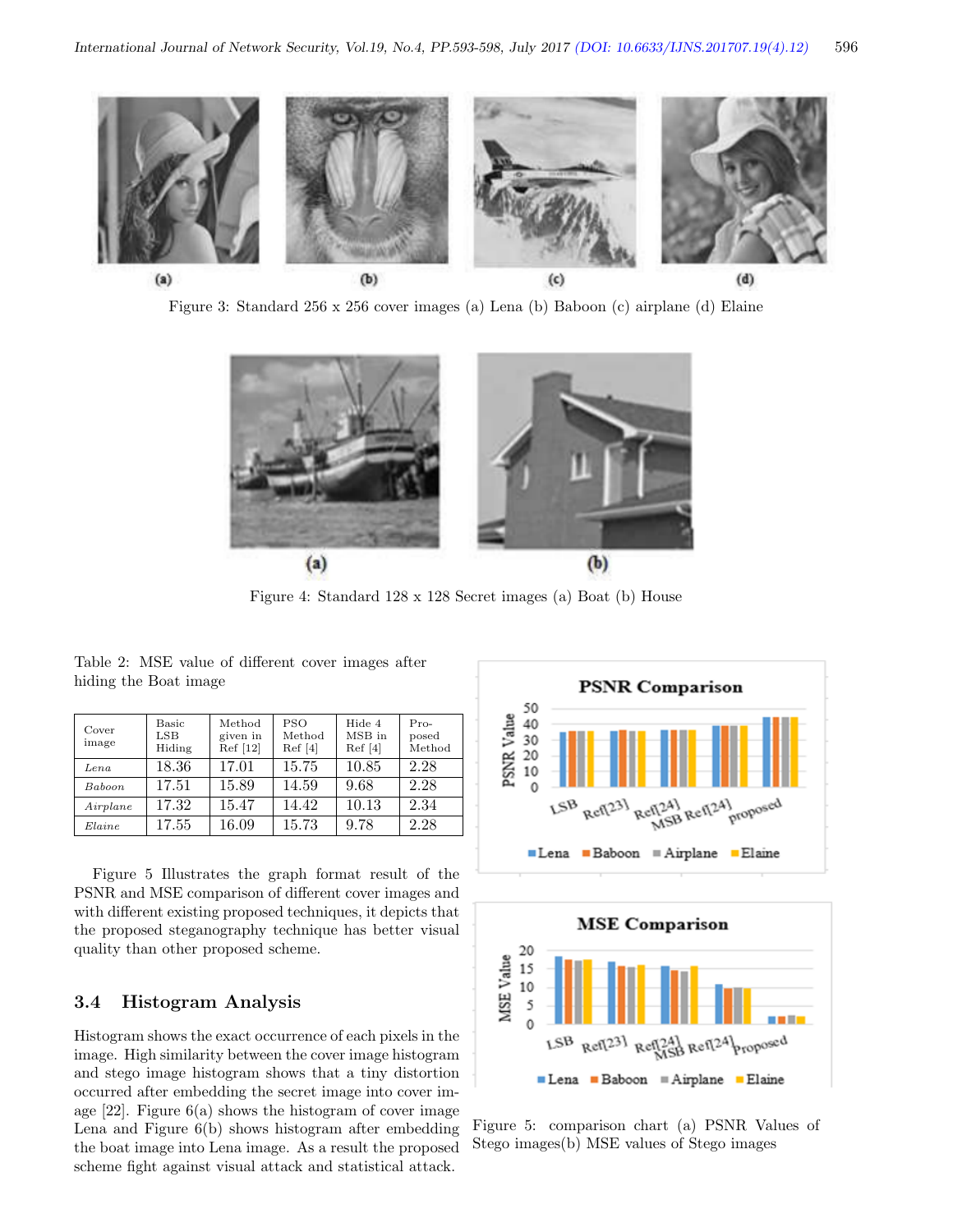

Figure 6: Histogram analysis (a) cover image (b) Stego image

### 4 Conclusion and Future Work

A new chaotic series based image hiding scheme has proposed by using 1D logistic map. Cover image pixel position has chosen randomly for embedding the secret image bits, so it minimize the security risk and increase the efficiency of the proposed algorithm. Four different grayscale images are used for testing to prove the performance, image quality and capacity of the proposed scheme. Comparison result proved that the proposed scheme provide better result than other steganography schemes.In future the proposed algorithm can also be used for securely transferring and storing the medical images.

### References

- [1] R. Amirtharajan and J. B. B. Rayappan, "An intelligent chaotic embedding approach to enhance stego-image quality," Information Sciences, vol. 193, pp. 115–124, 2012.
- [2] R. Arnirtharajan, R. Subrahmanyam, J. N. Teja, K. M. Reddy, and J. B. B. Rayappan, "Pixel indicated triple layer: A way for random image steganography," Research Journal of Information Technology, vol. 5, no. 2, pp. 87–99, 2013.
- [3] O. Banimelhem, M. Mowafi, M. Al-Batati, et al., "A more secure image hiding scheme using pixel adjustment and genetic algorithm," International Journal of Information Security and Privacy, vol. 7, no. 3, pp. 1–15, 2013.
- [4] P. Bedi, R. Bansal, and P. Sehgal, "Using pso in image hiding scheme based on lsb substitution," in International Conference on Advances in Computing and Communications, pp. 259–268, 2011.
- [5] C. K. Chan and L. M. Cheng, "Hiding data in images by simple LSB substitution," Pattern Recognition, vol. 37, no. 3, pp. 469–474, 2004.
- [6] C. S. Chan, C. C. Chang, and Yu-C. Hu, "Image hiding scheme using modulus function and optimal substitution table," Pattern Recognition and Image Analysis, vol. 16, no. 2, pp. 208–217, 2006.
- [7] C. C. Chang, T. S. Nguyen, and C. C. Lin, "Reversible image hiding for high image quality based on histogram shifting and local complexity," International Journal of Network Security, vol. 16, no. 3, pp. 201–213, 2014.
- [8] H. Chen, X. Du, Z. Liu, and C. Yang, "Optical color image hiding scheme by using gerchberg–saxton algorithm in fractional fourier domain," Optics and Lasers in Engineering, vol. 66, pp. 144–151, 2015.
- [9] D. Essaidani, H. Seddik, and E. B. Braiek, "Asynchronous invariant digital image watermarking in radon field for resistant encrypted watermark," International Journal of Network Security, vol. 18, no. 1, pp. 19–32, 2016.
- [10] M. François, T. Grosges, D. Barchiesi, and R. Erra, "Pseudo-random number generator based on mixing of three chaotic maps," Communications in Nonlinear Science and Numerical Simulation, vol. 19, no. 4, pp. 887–895, 2014.
- [11] B. Jana, "Dual image based reversible data hiding scheme using weighted matrix," International Journal of Electronics and Information Engineering, vol. 5, no. 1, pp. 6–19, 2016.
- [12] M. Khodaei and K. Faez, "Image hiding by using genetic algorithm and lsb substitution," in International Conference on Image and Signal Processing, pp. 404–411, Springer, 2010.
- [13] Z. Liu and L. Xi, "Image information hiding encryption using chaotic sequence," in International Conference on Knowledge-Based and Intelligent Information and Engineering Systems, pp. 202–208, Springer, 2007.
- [14] T. C. Lu, C. Ya Tseng, and J. H. Wu, "Dual imagingbased reversible hiding technique using lsb matching," Signal Processing, vol. 108, pp. 77–89, 2015.
- [15] R. M. May, et al., "Simple mathematical models with very complicated dynamics," Nature, vol. 261, no. 5560, pp. 459–467, 1976.
- [16] S. Manoharan, D. RajKumar, "Pixel value differencing method based on CMYK colour model," International Journal of Electronics and Information Engineering, vol. 5, no. 1, pp. 37–46, 2016.
- [17] A. N. Pisarchik and M. Zanin, "Chaotic map cryptography and security," International Journal of Computer Research, vol. 19, no. 1, p. 49, 2012.
- [18] S. A. Seyyedi, V. Sadau, and N. Ivanov, "A secure steganography method based on integer lifting wavelet transform," International Journal of Network Security, vol. 18, no. 1, pp. 124–132, 2016.
- [19] Y. Yu Tsai, J. T. Chen, and C. S. Chan, "Exploring lsb substitution and pixel-value differencing